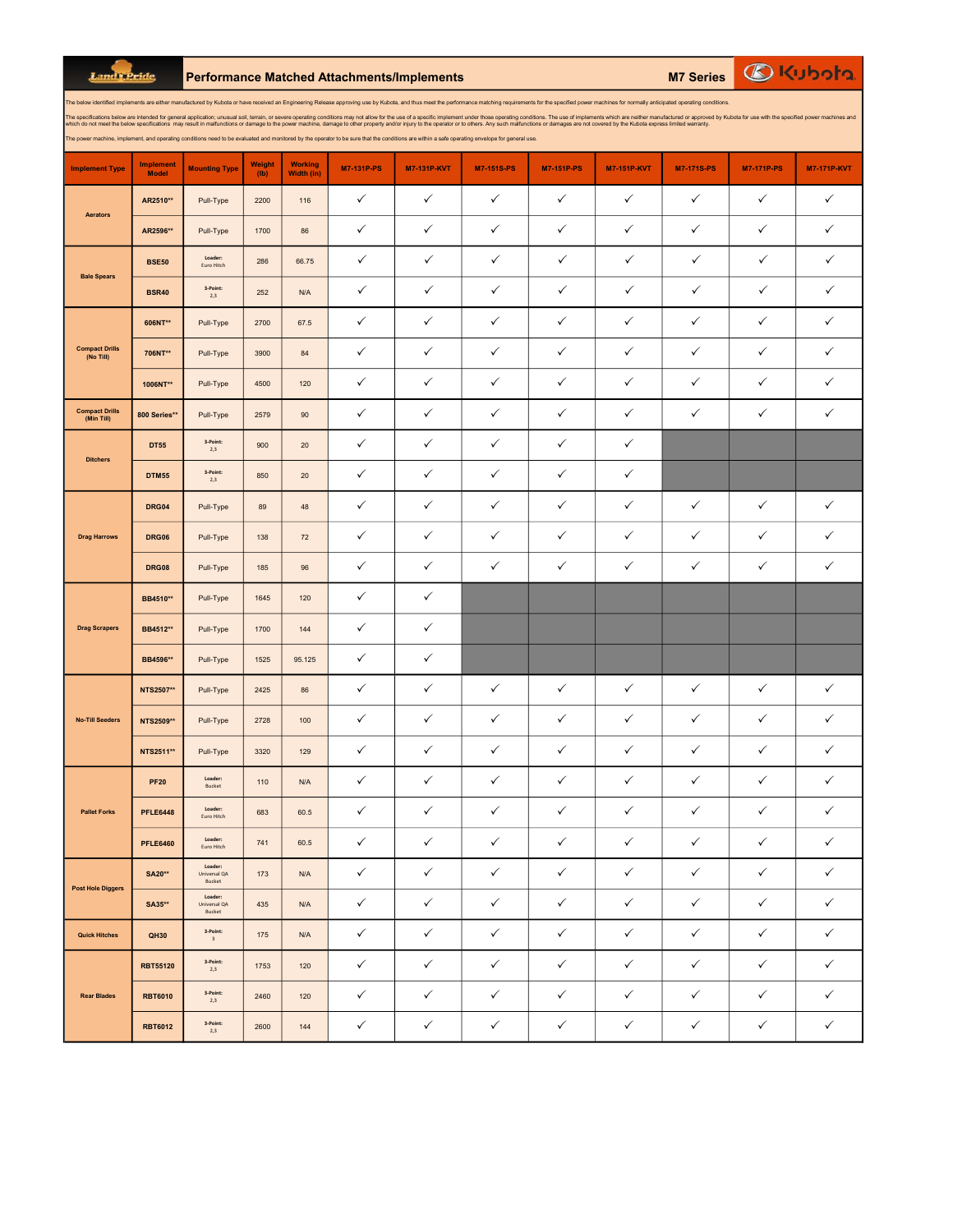| <b>Rotary Cutters</b><br>(Dual Spindle) | <b>RCF3010</b><br>$(P-T)$  | Pull-Type       | 2214 | 120 | $\checkmark$ | $\checkmark$ |              |              |              |              |              |              |
|-----------------------------------------|----------------------------|-----------------|------|-----|--------------|--------------|--------------|--------------|--------------|--------------|--------------|--------------|
|                                         | <b>RCF3096</b><br>$(P-T)$  | Pull-Type       | 1976 | 96  | $\checkmark$ | $\checkmark$ |              |              |              |              |              |              |
|                                         | <b>RCF3610</b><br>$(P-T)$  | Pull-Type       | 2430 | 120 | ✓            | $\checkmark$ | $\checkmark$ | $\checkmark$ | $\checkmark$ |              |              |              |
|                                         | <b>RCF3696</b><br>$(P-T)$  | Pull-Type       | 2090 | 96  | ✓            | $\checkmark$ | $\checkmark$ | $\checkmark$ | $\checkmark$ |              |              |              |
|                                         | <b>RCFM3010</b><br>$(P-T)$ | Pull-Type       | 2214 | 120 | $\checkmark$ | $\checkmark$ |              |              |              |              |              |              |
|                                         | <b>RCFM3610</b><br>$(P-T)$ | Pull-Type       | 2430 | 120 | $\checkmark$ | $\checkmark$ | $\checkmark$ | $\checkmark$ | $\checkmark$ |              |              |              |
|                                         | <b>RCFM3696</b><br>$(P-T)$ | Pull-Type       | 2090 | 96  | ✓            | $\checkmark$ | ✓            | $\checkmark$ | $\checkmark$ |              |              |              |
|                                         | <b>RCR2510</b><br>$(P-T)$  | Pull-Type       | 2035 | 118 | $\checkmark$ | $\checkmark$ |              |              |              |              |              |              |
|                                         | <b>RCR2596</b><br>$(P-T)$  | Pull-Type       | 1665 | 94  | $\checkmark$ | $\checkmark$ |              |              |              |              |              |              |
|                                         | <b>RCF3010</b><br>(3PT)    | 3-Point:<br>2,3 | 2004 | 120 | ✓            | $\checkmark$ |              |              |              |              |              |              |
|                                         | <b>RCF3610</b><br>(3PT)    | 3-Point:<br>2,3 | 2310 | 120 | ✓            | $\checkmark$ | $\checkmark$ | $\checkmark$ | $\checkmark$ |              |              |              |
|                                         | <b>RCFM3010</b><br>(3PT)   | 3-Point:<br>2,3 | 2004 | 120 | $\checkmark$ | $\checkmark$ |              |              |              |              |              |              |
|                                         | <b>RCFM3610</b><br>(3PT)   | 3-Point:<br>2,3 | 2310 | 120 | $\checkmark$ | $\checkmark$ | $\checkmark$ | $\checkmark$ | $\checkmark$ |              |              |              |
|                                         | <b>RCR2510</b><br>(3PT)    | 3-Point:<br>2,3 | 1750 | 118 | ✓            | $\checkmark$ |              |              |              |              |              |              |
|                                         | <b>RC2512</b>              | Pull-Type       | 2540 | 144 | $\checkmark$ | $\checkmark$ |              |              |              |              |              |              |
|                                         | <b>RC2515</b>              | Pull-Type       | 3255 | 180 | $\checkmark$ | $\checkmark$ |              |              |              |              |              |              |
|                                         | RC3615                     | Pull-Type       | 3730 | 180 | $\checkmark$ | $\checkmark$ | $\checkmark$ | $\checkmark$ | $\checkmark$ | $\checkmark$ | $\checkmark$ | $\checkmark$ |
|                                         | <b>RC3620</b>              | Pull-Type       | 6680 | 240 | ✓            | $\checkmark$ | $\checkmark$ | $\checkmark$ | $\checkmark$ | $\checkmark$ | $\checkmark$ | ✓            |
|                                         | <b>RC4015</b>              | Pull-Type       | 3930 | 180 | $\checkmark$ | $\checkmark$ | $\checkmark$ | $\checkmark$ | $\checkmark$ | $\checkmark$ | $\checkmark$ | $\checkmark$ |
|                                         | <b>RC4615</b>              | Pull-Type       | 4550 | 180 | $\checkmark$ | $\checkmark$ | $\checkmark$ | $\checkmark$ | $\checkmark$ | $\checkmark$ | $\checkmark$ | $\checkmark$ |
|                                         | <b>RC4620</b>              | Pull-Type       | 6540 | 240 | ✓            | $\checkmark$ | $\checkmark$ | $\checkmark$ | $\checkmark$ | $\checkmark$ | $\checkmark$ | $\checkmark$ |
|                                         | <b>RC5020</b>              | Pull-Type       | 6528 | 240 | $\checkmark$ | $\checkmark$ | $\checkmark$ | $\checkmark$ | $\checkmark$ | $\checkmark$ | $\checkmark$ | $\checkmark$ |
|                                         | <b>RC5615</b>              | Pull-Type       | 5446 | 180 | $\checkmark$ | $\checkmark$ | $\checkmark$ | $\checkmark$ | $\checkmark$ | $\checkmark$ | $\checkmark$ | $\checkmark$ |
|                                         | RC6615                     | Pull-Type       | 5660 | 180 | $\checkmark$ | $\checkmark$ | $\checkmark$ | $\checkmark$ | $\checkmark$ | $\checkmark$ | $\checkmark$ | $\checkmark$ |
| <b>Rotary Cutters</b><br>(Folding)      | <b>RCB6615</b>             | Pull-Type       | 5738 | 180 | $\checkmark$ | $\checkmark$ | $\checkmark$ | $\checkmark$ | $\checkmark$ | $\checkmark$ | $\checkmark$ | $\checkmark$ |
|                                         | <b>RCM3615</b>             | Pull-Type       | 3730 | 180 | $\checkmark$ | $\checkmark$ | $\checkmark$ | $\checkmark$ | $\checkmark$ | $\checkmark$ | $\checkmark$ | $\checkmark$ |
|                                         | <b>RCM3620</b>             | Pull-Type       | 6680 | 240 | $\checkmark$ | $\checkmark$ | $\checkmark$ | $\checkmark$ | $\checkmark$ | $\checkmark$ | $\checkmark$ | $\checkmark$ |
|                                         | <b>RCM4015</b>             | Pull-Type       | 3930 | 180 | $\checkmark$ | $\checkmark$ | $\checkmark$ | $\checkmark$ | $\checkmark$ | $\checkmark$ | $\checkmark$ | $\checkmark$ |
|                                         | <b>RCM4615</b>             | Pull-Type       | 4550 | 180 | $\checkmark$ | $\checkmark$ | $\checkmark$ | $\checkmark$ | $\checkmark$ | $\checkmark$ | $\checkmark$ | $\checkmark$ |
|                                         | <b>RCM4620</b>             | Pull-Type       | 6540 | 240 | $\checkmark$ | $\checkmark$ | $\checkmark$ | $\checkmark$ | $\checkmark$ | $\checkmark$ | $\checkmark$ | $\checkmark$ |
|                                         | <b>RCM5020</b>             | Pull-Type       | 6528 | 240 | $\checkmark$ | $\checkmark$ | $\checkmark$ | $\checkmark$ | $\checkmark$ | $\checkmark$ | $\checkmark$ | $\checkmark$ |
|                                         | <b>RCM5615</b>             | Pull-Type       | 5446 | 180 | $\checkmark$ | $\checkmark$ | $\checkmark$ | $\checkmark$ | $\checkmark$ | $\checkmark$ | $\checkmark$ | $\checkmark$ |
|                                         | <b>RCM6615</b>             | Pull-Type       | 5660 | 180 | $\checkmark$ | $\checkmark$ | $\checkmark$ | $\checkmark$ | $\checkmark$ | $\checkmark$ | $\checkmark$ | $\checkmark$ |
|                                         | RC3712                     | Pull-Type       | 3800 | 144 | $\checkmark$ | $\checkmark$ | $\checkmark$ | $\checkmark$ | $\checkmark$ | $\checkmark$ | $\checkmark$ | $\checkmark$ |
|                                         | <b>RC3715</b>              | Pull-Type       | 4340 | 180 | $\checkmark$ | $\checkmark$ | $\checkmark$ | $\checkmark$ | $\checkmark$ | $\checkmark$ | $\checkmark$ | $\checkmark$ |